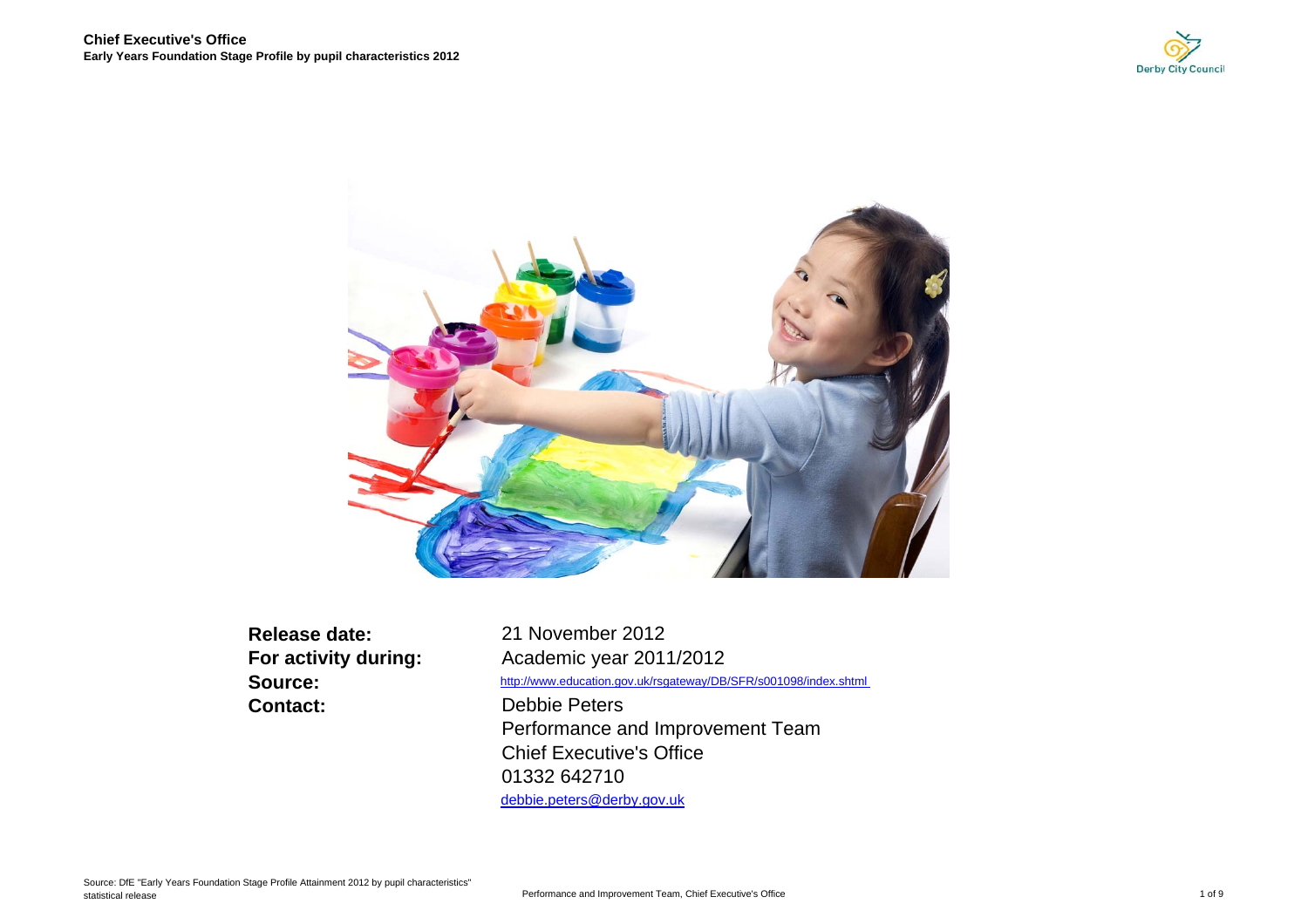

# <span id="page-1-0"></span>**Contents**

# **Page**

# **by ethnicity and gender**

- **3** [a good level of development](#page-2-0)
- **4**[ethnicity trend](#page-3-0)

# **by English as a first language and gender**

- **5**[a good level of development](#page-4-0)
- **6**[English as a first language trend](#page-5-0)

# **by free school meals and gender**

- **7**[a good level of development](#page-6-0)
- **8**[free school meals trend](#page-7-0)

# **by special educational needs status and gender**

**9**[a good level of development](#page-8-0)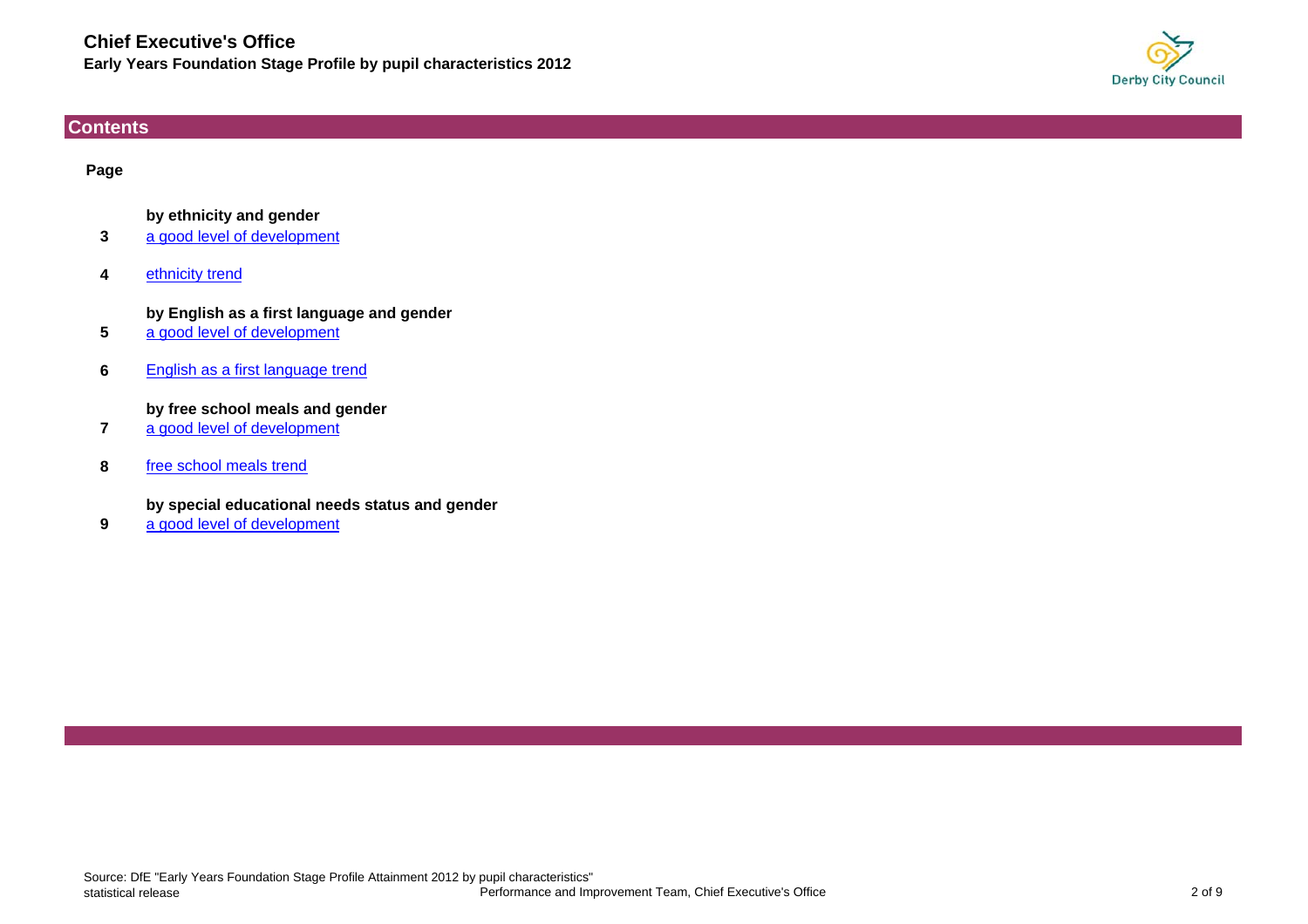### <span id="page-2-0"></span>**Achievement in Early Years Foundation Stage Profile teacher assessments by ethnicity**

# **a good level of development<sup>1</sup>**

|                                    |         | % achieving a good level of development <sup>1</sup> |         |            |         |         |            |         |         |         |         |         |                    |              |              |                         |       |                         |                   | % of pupils achi |        |              |
|------------------------------------|---------|------------------------------------------------------|---------|------------|---------|---------|------------|---------|---------|---------|---------|---------|--------------------|--------------|--------------|-------------------------|-------|-------------------------|-------------------|------------------|--------|--------------|
| comparator authorities             | white   |                                                      |         | mixed      |         |         | Asian      |         |         | black   |         |         | <b>Chinese</b>     |              |              | all pupils <sup>2</sup> |       | Comparator<br>-National |                   |                  |        |              |
|                                    | boys    | girls                                                |         | total boys | girls   |         | total boys | girls   | total   | boys    | girls   | total   | boys               | girls        | total        | boys                    | girls | total                   | 100               |                  |        |              |
| <b>Telford and Wrekin</b>          | $\star$ | $\star$                                              | $\star$ | $\star$    | $\star$ | $\star$ | $\star$    | $\star$ | $\star$ | $\star$ | $\star$ | $\star$ | $\star$            | $\star$      | $\star$      | 46                      | 64    | 55                      |                   |                  |        |              |
| <b>Derby</b>                       | 50      | 68                                                   | 58      | 46         | 64      | 56      | 41         | 61      | 50      | 43      | 62      | 53      | 40                 | 60           | 47           | 47                      | 65    | 56                      |                   |                  |        |              |
| Peterborough                       | 52      | 67                                                   | 60      | 49         | 65      | 59      | 39         | 52      | 45      | 54      | 77      | 66      | $\pmb{\mathsf{x}}$ | $\mathsf{x}$ | 60           | 50                      | 64    | 57                      | 80                |                  |        |              |
| Walsall                            | 49      | 68                                                   | 59      | 45         | 63      | 53      | 56         | 67      | 61      | 57      | 58      | 58      | X                  | $\mathsf{x}$ | 55           | 51                      | 67    | 58                      |                   |                  |        |              |
| Tameside                           | 49      | 73                                                   | 61      | 40         | 66      | 52      | 50         | 69      | 59      | 40      | 53      | 46      | $\mathsf{x}$       | 100          | $\pmb{\chi}$ | 49                      | 72    | 59                      |                   |                  |        |              |
| <b>Dudley</b>                      | 55      | 71                                                   | 63      | 51         | 64      | 58      | 44         | 55      | 49      | 41      | 61      | 50      | $\mathsf{x}$       | $\mathsf{x}$ | 38           | 53                      | 68    | 60                      |                   | 60               |        |              |
| <b>Bolton</b>                      | 54      | 75                                                   | 64      | 54         | 73      | 63      | 51         | 67      | 59      | 50      | 63      | 57      | $\mathsf{x}$       | $\mathsf{x}$ | 50           | 53                      | 71    | 62                      |                   |                  |        |              |
| Coventry                           | 52      | 70                                                   | 61      | 48         | 78      | 62      | 56         | 77      | 67      | 49      | 70      | 59      | $\mathsf{x}$       | $\mathsf{x}$ | 62           | 52                      | 72    | 62                      |                   |                  |        |              |
| Leeds                              | 57      | 74                                                   | 66      | 53         | 68      | 60      | 43         | 66      | 54      | 54      | 66      | 60      | 59                 | 60           | 60           | 54                      | 72    | 63                      | 40                |                  |        |              |
| Sheffield                          | 58      | 75                                                   | 66      | 52         | 69      | 61      | 47         | 64      | 56      | 52      | 62      | 57      | 56                 | 59           | 57           | 54                      | 71    | 63                      |                   |                  |        |              |
| Portsmouth                         | 56      | 74                                                   | 65      | 44         | 75      | 62      | 67         | 75      | 71      | 46      | 74      | 59      | $\mathsf{x}$       | $\mathsf{x}$ | 45           | 55                      | 73    | 64                      | 20                |                  |        |              |
| comparator<br>authorities' average | 53      | 72                                                   | 62      | 48         | 69      | 59      | 49         | 65      | 57      | 49      | 65      | 57      | 52                 | 70           | 53           | 51                      | 69    | 60                      |                   |                  |        |              |
| <b>East Midlands</b>               | 56      | 74                                                   | 65      | 54         | 73      | 63      | 53         | 72      | 62      | 50      | 70      | 60      | 52                 | 74           | 62           | 56                      | 74    | 65                      |                   |                  |        |              |
| <b>National</b>                    | 56      | 74                                                   | 65      | 56         | 74      | 64      | 52         | 69      | 60      | 52      | 70      | 61      | 55                 | 70           | 62           | 55                      | 73    | 64                      | iford and procent |                  | Derioy | Peterborough |

# $\begin{bmatrix} 1 \\ 0 \end{bmatrix}$ authorities<br>T comparator r<br>- $\leftarrow$  comparator authorities' average ■compara<br>- National<br>- - - - - - $→$ **East Midlands**  $100 - - - - - - - - - - -$ \_\_\_\_\_\_\_\_\_\_\_\_\_\_\_\_\_\_\_\_\_\_\_ 60 64 65 8060  $40$ 20 $\Omega$ Teleford and Peterbook and Dudley Portsmouth Least Satemann Teltoda and Meeting

**% of pupils achieving a good level of development in EYFSP**

1. A pupil achieving 6 or more points across the 7 Scales of PSE and CLL and who also achieves 78 or more points across all 13 scales is classed as having "a good level of development".

2. Includes pupils of Any other ethnic group and those pupils for whom ethnicity was not obtained, was refused or could not be determined.

An asterisk (\*) is used to denote notable LA variation in the completeness of ethnicity data. This occurs as the Ethnicity and Language fields are only mandatory for pupils aged 5 or over at the 31st August prior to the Ce where more than 50% of pupils ethnicity is recorded as unclassified in 2012 are: South Tyneside, Telford & Wrekin, Derbyshire and Birmingham. The impact on National figures as a result of these unclassified pupils is consi

 $x =$  Figures are not shown in order to protect confidentiality

Only pupils with a valid result in every achievement scale is included in this analysis

All English providers of state-funded Early Years education (including Academies and Free Schools), private, voluntary and independent (PVI) sectors are within the scope of the EYFSP data collection. Data for any children return submitted by the LA to DfE will not be included in the figures.

### **Commentary from Performance and Improvement Team -**

Girls continue to outperform boys nationally and locally (between 15-20% in each group).

All ethnic groups performed below their comparator authorities' and national averages.

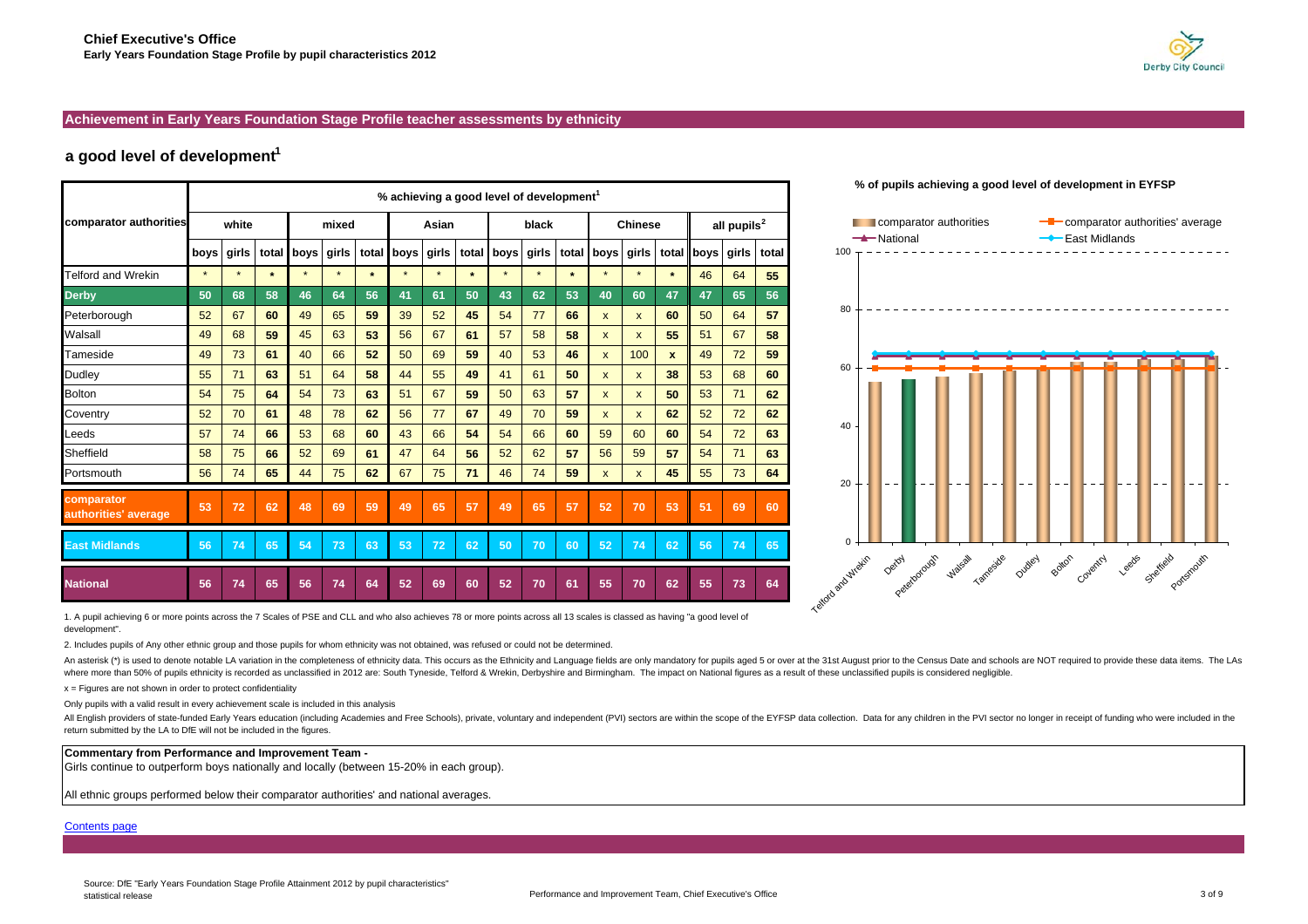

# <span id="page-3-0"></span>**Achievement in Early Years Foundation Stage Profile teacher assessments by ethnicity trend analysis**

# **a good level of development<sup>1</sup>**



1. A pupil achieving 6 or more points across the 7 Scales of PSE and CLL and who also achieves 78 or more points across all 13 scales is classed as having "a good level of development".

### **Commentary from Performance and Improvement Team -**

Over the last two or three years, Derby's pupils from all ethnic groups have continued to performed below their comparator authorities' and national averages.

### [Contents Page](#page-1-0)

Source: DfE "Early Years Foundation Stage Profile Attainment 2012 by pupil characteristics" statistical release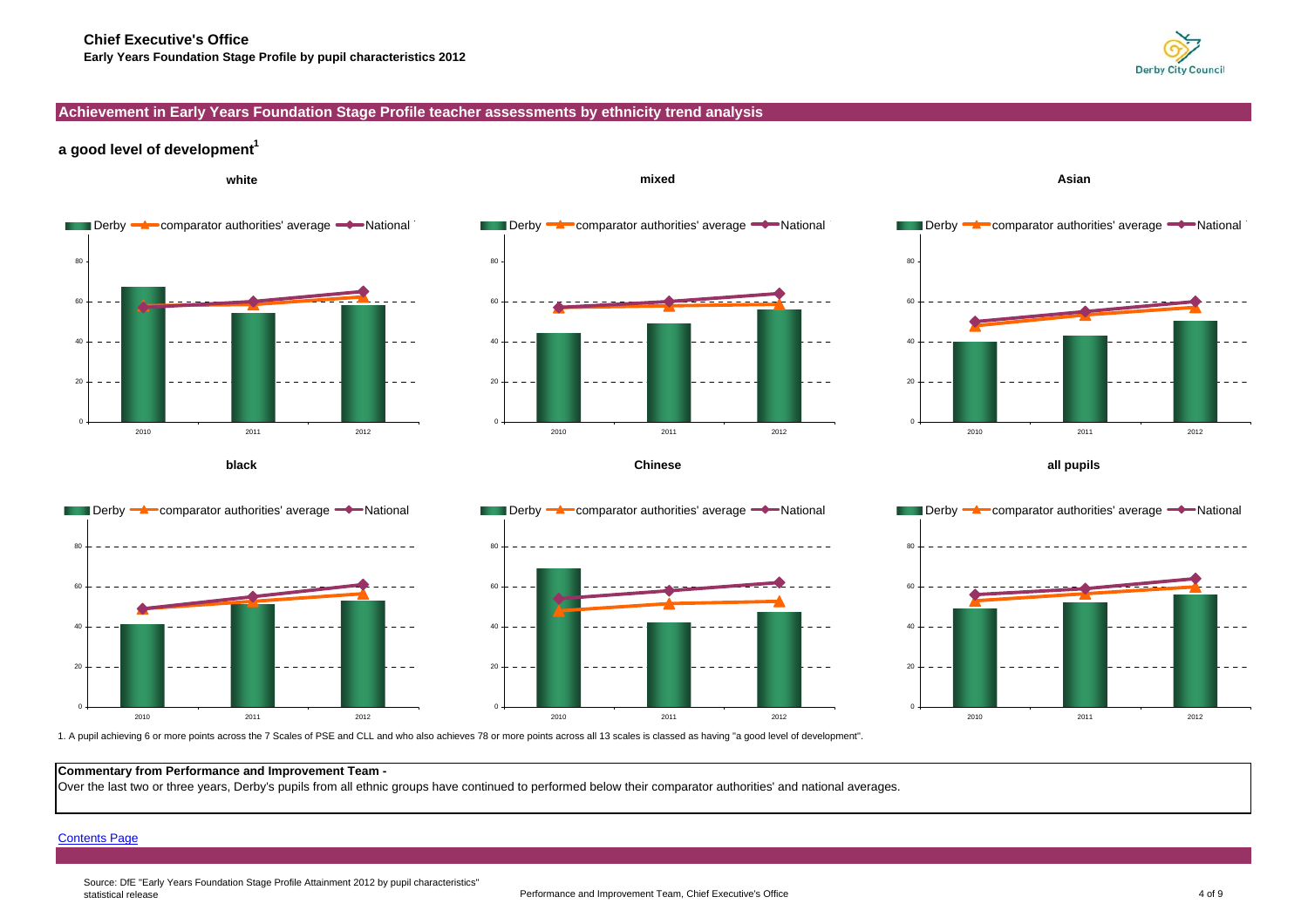

#### <span id="page-4-0"></span>**Achievement in Early Years Foundation Stage Profile teacher assessments by language**

### a good level of development<sup>1</sup>

|                                                                                                                                                             | % achieving a good level of development <sup>1</sup> |             |         |         |                                 |         |                         |       |       |  |  |  |  |  |
|-------------------------------------------------------------------------------------------------------------------------------------------------------------|------------------------------------------------------|-------------|---------|---------|---------------------------------|---------|-------------------------|-------|-------|--|--|--|--|--|
| comparator authorities                                                                                                                                      |                                                      | English $2$ |         |         | other than English <sup>3</sup> |         | all pupils <sup>4</sup> |       |       |  |  |  |  |  |
|                                                                                                                                                             | boys                                                 | girls       | total   | boys    | girls                           | total   | boys                    | girls | total |  |  |  |  |  |
| <b>Bolton</b>                                                                                                                                               | 55                                                   | 75          | 65      | 44      | 60                              | 52      | 53                      | 71    | 62    |  |  |  |  |  |
| Coventry                                                                                                                                                    | 56                                                   | 74          | 64      | 46      | 66                              | 56      | 52                      | 72    | 62    |  |  |  |  |  |
| <b>Derby</b>                                                                                                                                                | 51                                                   | 68          | 59      | 30      | 53                              | 41      | 47                      | 65    | 56    |  |  |  |  |  |
| <b>Dudley</b>                                                                                                                                               | 55                                                   | 71          | 63      | 40      | 54                              | 47      | 53                      | 68    | 60    |  |  |  |  |  |
| Leeds                                                                                                                                                       | 58                                                   | 74          | 66      | 39      | 58                              | 48      | 54                      | 72    | 63    |  |  |  |  |  |
| Peterborough                                                                                                                                                | 57                                                   | 76          | 66      | 36      | 46                              | 40      | 50                      | 64    | 57    |  |  |  |  |  |
| Portsmouth                                                                                                                                                  | 56                                                   | 74          | 65      | 51      | 71                              | 60      | 55                      | 73    | 64    |  |  |  |  |  |
| Sheffield                                                                                                                                                   | 58                                                   | 75          | 67      | 44      | 60                              | 52      | 54                      | 71    | 63    |  |  |  |  |  |
| Tameside                                                                                                                                                    | 49                                                   | 72          | 60      | 49      | 63                              | 55      | 49                      | 72    | 59    |  |  |  |  |  |
| <b>Telford and Wrekin</b>                                                                                                                                   | $\star$                                              | $\star$     | $\star$ | $\star$ | $\star$                         | $\star$ | 46                      | 64    | 55    |  |  |  |  |  |
| Walsall                                                                                                                                                     | 51                                                   | 68          | 60      | 50      | 61                              | 55      | 51                      | 67    | 58    |  |  |  |  |  |
| comparator<br>authorities' average                                                                                                                          | 55                                                   | 73          | 64      | 43      | 59                              | 51      | 51                      | 69    | 60    |  |  |  |  |  |
| <b>East Midlands</b>                                                                                                                                        | 57                                                   | 75          | 66      | 46      | 62                              | 54      | 56                      | 74    | 65    |  |  |  |  |  |
| <b>National</b><br>1. A nupil achieving 6 or more points across the 7 Scales of PSF and CLL and who also achieves 78 or more points across all 13 scales is | 56                                                   | 75          | 65      | 48      | 64                              | 56      | 55                      | 73    | 64    |  |  |  |  |  |

1. A pupil achieving 6 or more points across the 7 Scales of PSE and CLL and who also achieves 78 or more points across all 13 scales is classed as having "a good level of development".

2. This includes 'Not known but believed to be English'

3. This includes 'Not known but believed to be other than English'

4. Includes pupils for whom first language was not obtained or refused, or could not be determined

An asterisk (\*) is used to denote notable LA variation in the completeness of ethnicity data. This occurs as the Ethnicity and Language fields are only mandatory for pupils aged 5 or over at the 31st August prior to the Census Date and schools are NOT required to provide these data items. The LAs where more than 50% of pupils ethnicity is recorded as unclassified in 2012 are: South Tyneside, Telford & Wrekin, Derbyshire and Birmingham. The impact on National figures as a result of these unclassified pupils is considered negligible.

Only pupils with a valid result in every achievement scale is included in this analysis

All English providers of state-funded Early Years education (including Academies and Free Schools), private, voluntary and independent (PVI) sectors are within the scope of the EYFSP data collection. Data for any children funding who were included in the return submitted by the LA to DfE will not be included in the figures.

#### **Commentary from Performance and Improvement Team -**

Girls continue to outperform boys nationally and locally (In particular, girls whose first language was other than English significantly out-performed boys whose first language was other than English (Derby 23 percentage points gap)). This is the highest %gap of all our comparator authorities.

Nationally and locally, a higher proportion of pupils whose first language is English achieved a good level of development than pupils whose first language was other than English.

The gap between pupils whose first language was English and pupils who have English as an additional language is 18% locally and 9% nationally.

#### [Contents page](#page-1-0)



**% of pupils achieving a good level of development in EYFSP - English** 

**% of pupils achieving a good level of development in EYFSP - other than English as a first language**

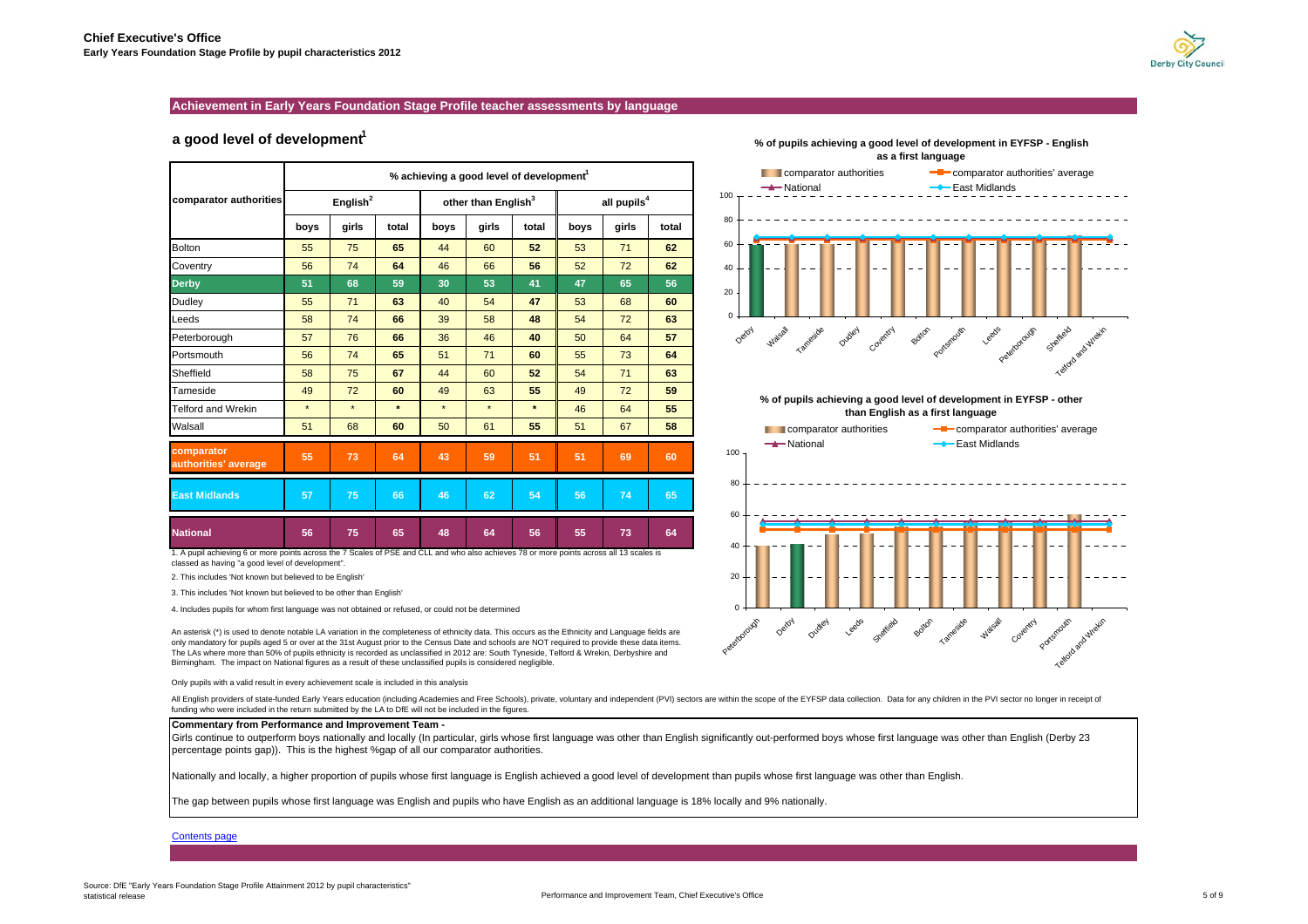

# <span id="page-5-0"></span>**Achievement in Early Years Foundation Stage Profile teacher assessments by language trend analysis**



## **Commentary from Performance and Improvement Team -**

Derby's 2012 EAL/non-EAL attainment gap has narrowed (20% in 2010 and 2011, 18% 2012).

In the last three years, Derby's percentage attainment gap has continued to be greater than our comparator authorities' and national average (for instance, in 2012 we are 5% wider than our comparator authorities' average and 9% wider than the national average)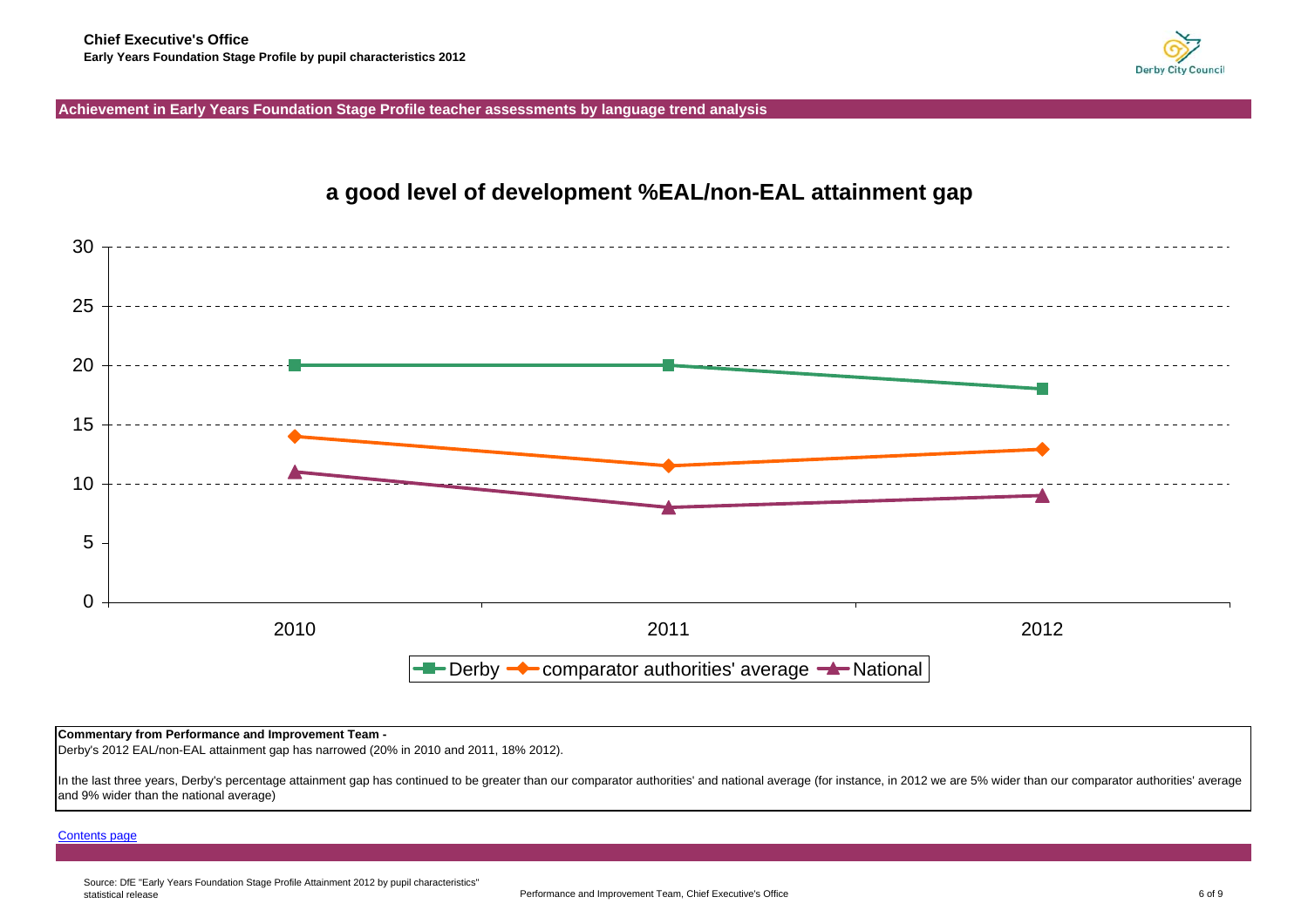### <span id="page-6-0"></span>**Achievement in Early Years Foundation Stage Profile teacher assessments by eligibility for free school meals**

# **a good level of development<sup>1</sup>**

|                                    |      |            |       |      | % achieving a good level of development <sup>1</sup> |       |      |            |       |
|------------------------------------|------|------------|-------|------|------------------------------------------------------|-------|------|------------|-------|
| comparator authorities             |      | non $FSM2$ |       |      | <b>FSM</b>                                           |       |      | all pupils |       |
|                                    | boys | girls      | total | boys | girls                                                | total | boys | girls      | total |
| <b>Bolton</b>                      | 58   | 76         | 67    | 34   | 56                                                   | 45    | 53   | 71         | 62    |
| Coventry                           | 56   | 74         | 65    | 42   | 64                                                   | 53    | 52   | 72         | 62    |
| <b>Derby</b>                       | 51   | 68         | 59    | 31   | 52                                                   | 41    | 47   | 65         | 56    |
| Dudley                             | 57   | 72         | 64    | 34   | 53                                                   | 44    | 53   | 68         | 60    |
| Leeds                              | 59   | 77         | 67    | 39   | 54                                                   | 46    | 54   | 72         | 63    |
| Peterborough                       | 53   | 65         | 59    | 39   | 59                                                   | 48    | 50   | 64         | 57    |
| Portsmouth                         | 61   | 76         | 68    | 37   | 65                                                   | 51    | 55   | 73         | 64    |
| Sheffield                          | 58   | 75         | 66    | 39   | 57                                                   | 48    | 54   | 71         | 63    |
| Tameside                           | 53   | 77         | 64    | 33   | 52                                                   | 43    | 49   | 72         | 59    |
| <b>Telford and Wrekin</b>          | 49   | 68         | 58    | 36   | 53                                                   | 45    | 46   | 64         | 55    |
| Walsall                            | 56   | 72         | 64    | 37   | 52                                                   | 44    | 51   | 67         | 58    |
| comparator<br>authorities' average | 56   | 73         | 64    | 36   | 56                                                   | 46    | 51   | 69         | 60    |
| <b>East Midlands</b>               | 59   | 77         | 68    | 40   | 58                                                   | 49    | 56   | 74         | 65    |
| <b>National</b>                    | 58   | 76         | 67    | 39   | 58                                                   | 48    | 55   | 73         | 64    |

1. A pupil achieving 6 or more points across the 7 Scales of PSE and CLL and who also achieves 78 or more points across all 13 scales is classed as having "a good level of development".

2. Includes pupils not eligible for free school meals and for whom free school meal eligibility was unclassified or could not be determined.

Only pupils with a valid result in every achievement scale is included in this analysis

All English providers of state-funded Early Years education (including Academies and Free Schools), private, voluntary and independent (PVI) sectors are within the scope of the EYFSP data collection. Data for any children in the PVI sector no longer in receipt of funding who were included in the return submitted by the LA to DfE will not be included in the figures.

### **Commentary from Performance and Improvement Team -**

Girls continue to significantly outperform boys (between 17-21% in each group).

Nationally and locally, a higher proportion of pupils who were not eligible for free school meals achieved a good level of development than pupils known to be eligible for free school meals. Derby has the same attainment gap as our comparator authorities' (18%) and slightly narrower than nationally (19%).

#### [Contents page](#page-1-0)





**% of pupils achieving a good level of development in EYFSP - non free school meals**

comparator authorities **-** comparator authorities' average

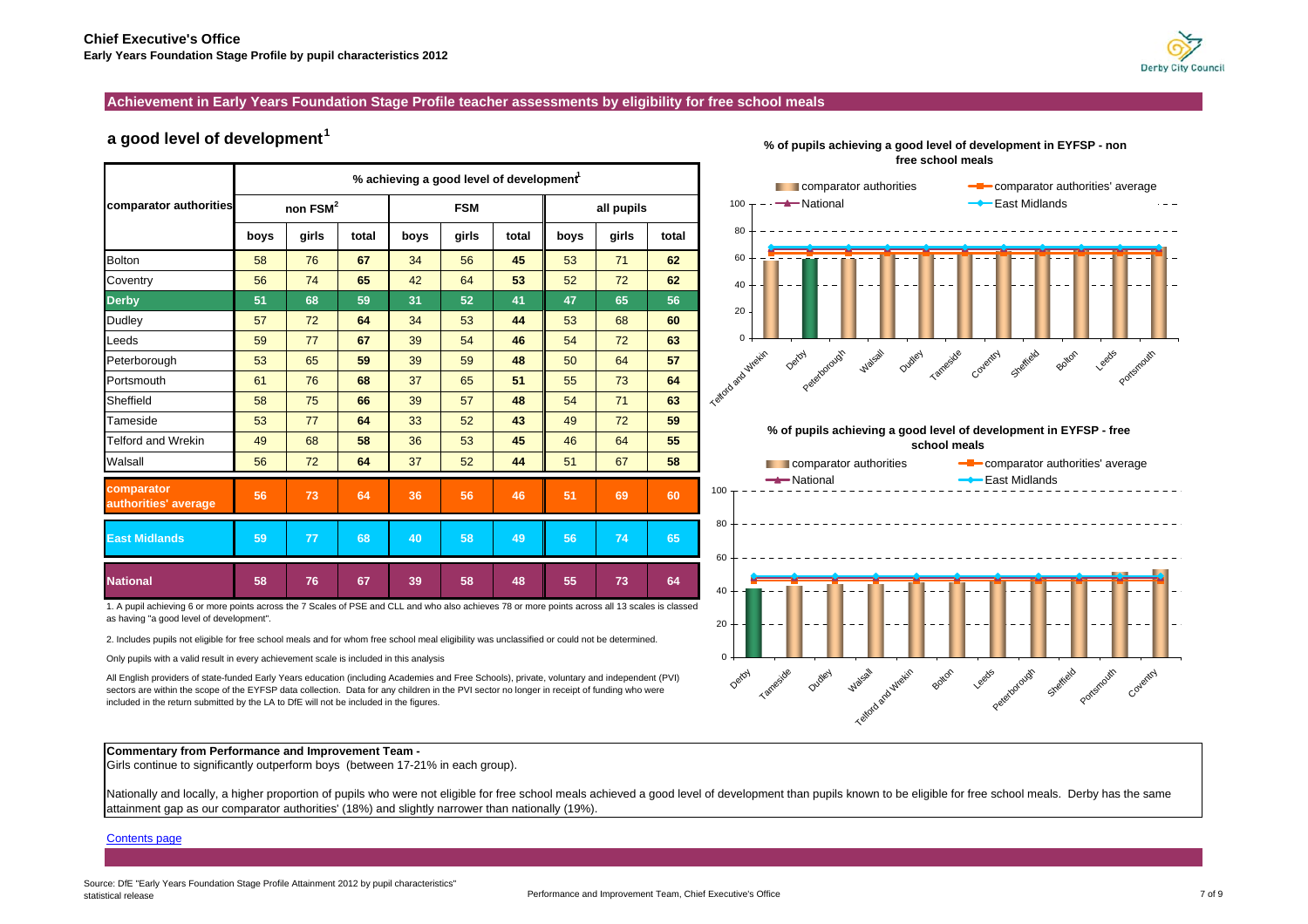

<span id="page-7-0"></span>**Achievement in Early Years Foundation Stage Profile teacher assessments by eligibility for free school meals trend analysis**



# **a good level of development %FSM/non-FSM attainment gap**

**Commentary from Performance and Improvement Team -** 

Derby's 2012 FSM/non-FSM attainment gap has remained the same as 2011 (24% 2010, 18% 2011 and 2012).